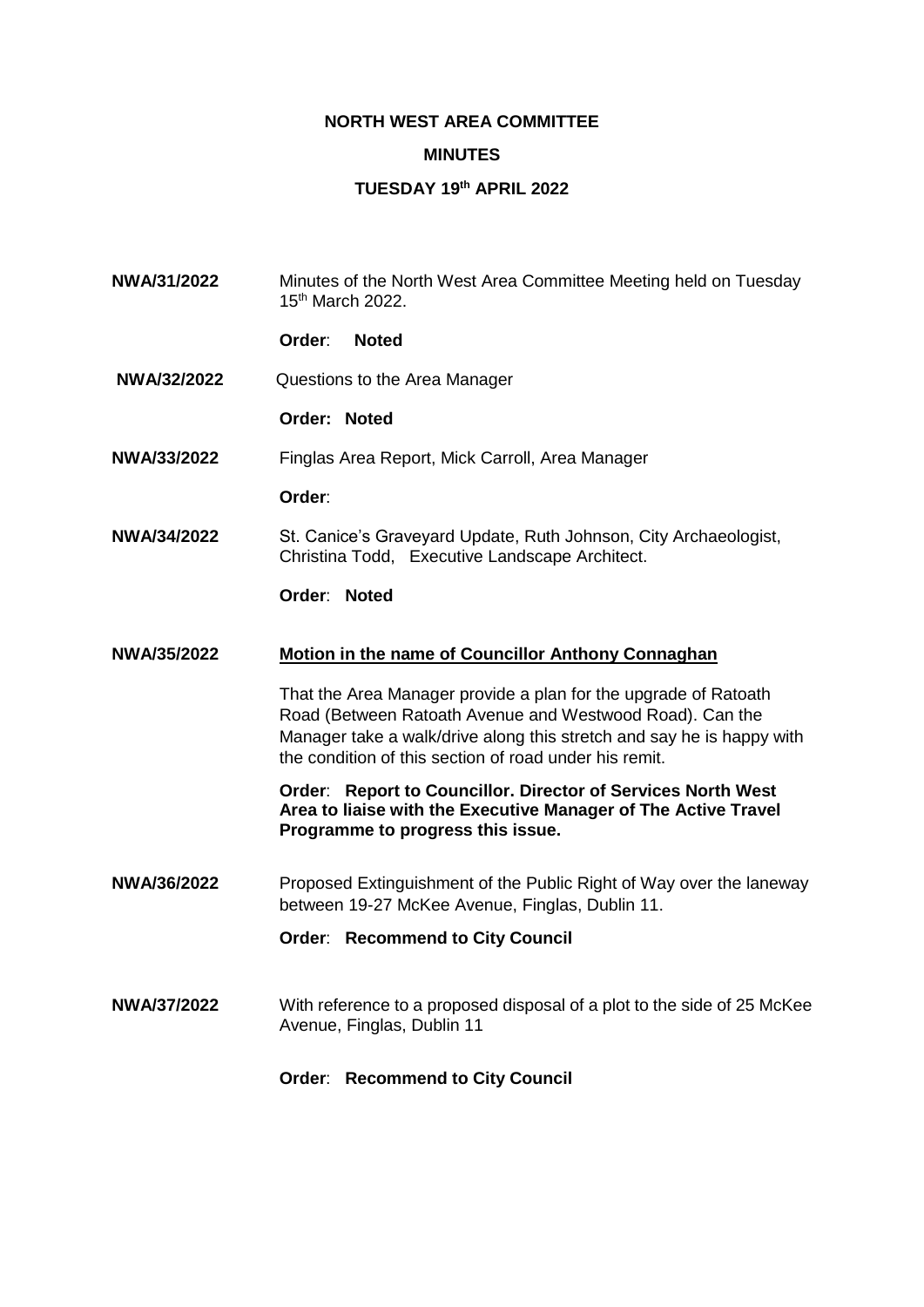**NWA/38/2022** Ballymun Area Office Report, Jackie O'Reilly, Area Manager

**Order: Noted. Commendation on work carried out by Community Groups to be passed on to Groups in question.**

**NWA/39/2022** Presentation on North City Operations Depot, Sharon McMahon, Project Engineer

**Order**: **Noted**

## **NWA/40/2022 Motion in the name of Councillor Noeleen Reilly**

That this Area Committee sets in place a plan of action to deal with the illegal dumping around the perimeter of Coultry Park which is excessive and consistent. It is hindering people's enjoyment of the park but is also a huge health and safety issue.

**Order**: **Report to Councillor**

### **NWA/41/2022 Motion in the name of Councillor Caroline Conroy**

To ask this Area Committee to support putting in place a marked out running track on the old lands of the Ballymun Shopping Centre as a temporary measure until the lands are developed. This will be of great benefit to the community and surrounding areas as a safe running training area. It will have a natural passive surveillance because of the open nature of it and create a positive look to the area.

#### **Order**: **Report to Councillor**

**NWA/42/2022** Public Domain Report, Catherine Brophy Walsh, Public Domain **Officer** 

## **Order**: **Noted**

- **NWA/43/2022** Traffic Service Request, Status Report
	- **Order**: **Noted**
- **NWA/44/2022** Minutes of the Traffic Advisory Group (TAG) Meeting
	- **Order**: **Noted**
- **NWA/45/2022** Road Maintenance Report

# **Order**: **Noted**